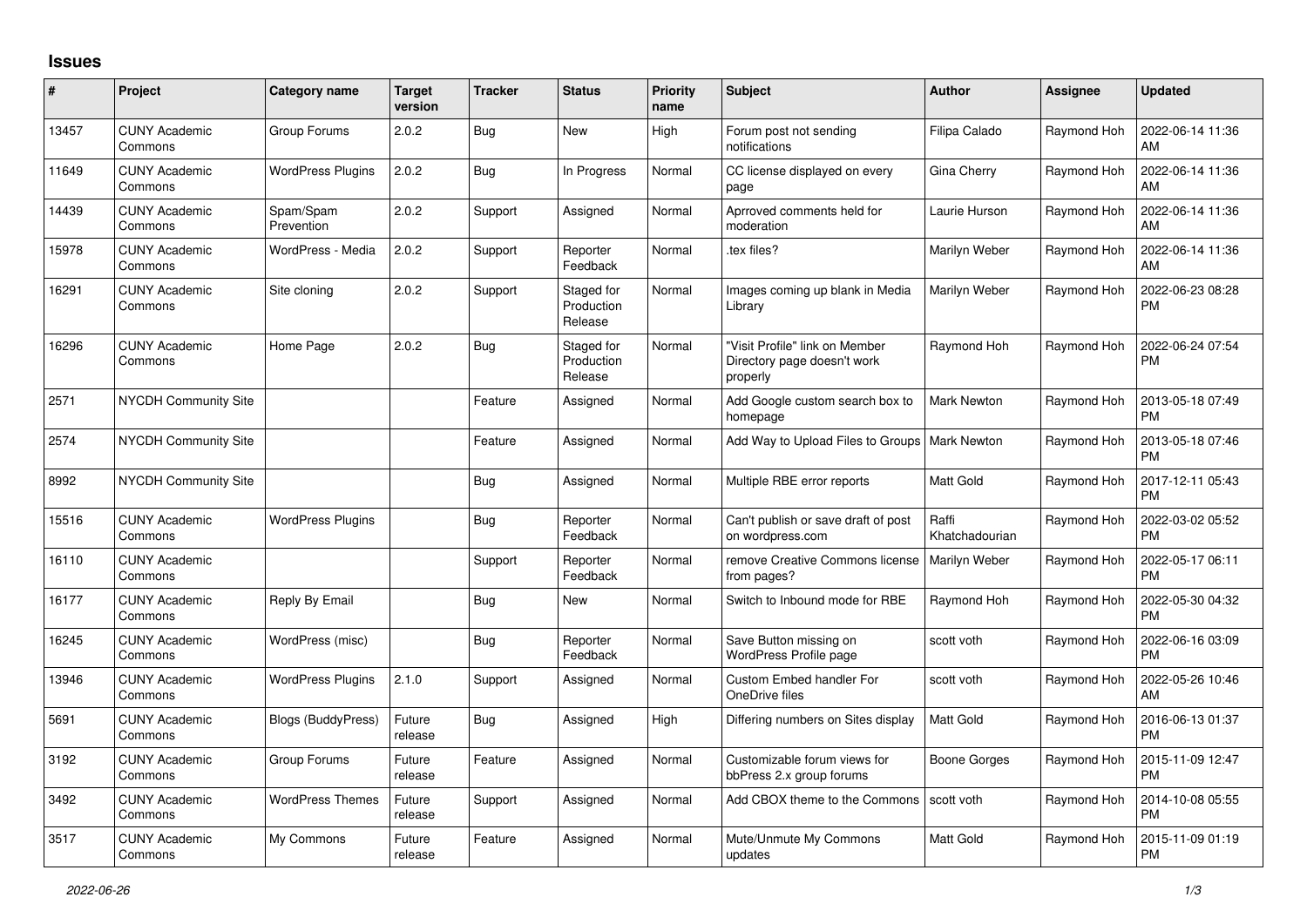| $\pmb{\#}$ | Project                         | Category name              | <b>Target</b><br>version | <b>Tracker</b> | <b>Status</b>        | <b>Priority</b><br>name | Subject                                                                       | Author                  | Assignee    | <b>Updated</b>                |
|------------|---------------------------------|----------------------------|--------------------------|----------------|----------------------|-------------------------|-------------------------------------------------------------------------------|-------------------------|-------------|-------------------------------|
| 3536       | <b>CUNY Academic</b><br>Commons | My Commons                 | Future<br>release        | Feature        | Assigned             | Normal                  | Infinite Scroll on My Commons<br>page                                         | Matt Gold               | Raymond Hoh | 2015-04-13 04:42<br><b>PM</b> |
| 3577       | <b>CUNY Academic</b><br>Commons | My Commons                 | Future<br>release        | Design/UX      | Assigned             | Normal                  | Replies to items in My Commons                                                | <b>Matt Gold</b>        | Raymond Hoh | 2015-04-09 05:19<br>PM        |
| 3662       | <b>CUNY Academic</b><br>Commons | <b>SEO</b>                 | Future<br>release        | Feature        | Assigned             | Normal                  | Duplicate Content/SEO/Google<br>issues                                        | <b>Matt Gold</b>        | Raymond Hoh | 2015-04-13 04:37<br><b>PM</b> |
| 3939       | <b>CUNY Academic</b><br>Commons | <b>WordPress Plugins</b>   | Future<br>release        | Bug            | Hold                 | Normal                  | Activity stream support for<br>Co-Authors Plus plugin                         | Raymond Hoh             | Raymond Hoh | 2015-11-09 06:13<br><b>PM</b> |
| 4388       | <b>CUNY Academic</b><br>Commons | WordPress (misc)           | Future<br>release        | Bug            | Assigned             | Normal                  | Repeated request for<br>authentication.                                       | Alice.Lynn<br>McMichael | Raymond Hoh | 2015-08-11 07:35<br><b>PM</b> |
| 5282       | <b>CUNY Academic</b><br>Commons | Social Paper               | Future<br>release        | Bug            | <b>New</b>           | Normal                  | Replying via email directs to paper<br>but not individual comment.            | Marilyn Weber           | Raymond Hoh | 2016-03-02 01:48<br><b>PM</b> |
| 7115       | <b>CUNY Academic</b><br>Commons | Groups (misc)              | Future<br>release        | Feature        | Reporter<br>Feedback | Normal                  | make licensing info clear during<br>group creation                            | <b>Matt Gold</b>        | Raymond Hoh | 2020-12-08 11:32<br>AM        |
| 10659      | <b>CUNY Academic</b><br>Commons | Group Forums               | Future<br>release        | Feature        | Assigned             | Normal                  | Post to multiple groups via email                                             | <b>Matt Gold</b>        | Raymond Hoh | 2018-11-15 12:54<br>AM        |
| 11243      | <b>CUNY Academic</b><br>Commons | <b>BuddyPress (misc)</b>   | Future<br>release        | Bug            | New                  | Normal                  | Audit bp-custom.php                                                           | Raymond Hoh             | Raymond Hoh | 2022-04-26 11:59<br>AM        |
| 13358      | CUNY Academic<br>Commons        | Group Forums               | Future<br>release        | Feature        | <b>New</b>           | Normal                  | Improved UI for group forum<br>threading settings                             | Boone Gorges            | Raymond Hoh | 2021-11-19 12:27<br><b>PM</b> |
| 14496      | <b>CUNY Academic</b><br>Commons | Domain Mapping             | Future<br>release        | Bug            | <b>New</b>           | Normal                  | Mapped domain SSO uses<br>third-party cookies                                 | Raymond Hoh             | Raymond Hoh | 2021-05-24 04:03<br><b>PM</b> |
| 333        | <b>CUNY Academic</b><br>Commons | <b>Email Notifications</b> | Future<br>release        | Feature        | Assigned             | Low                     | Delay Forum Notification Email<br>Delivery Until After Editing Period<br>Ends | <b>Matt Gold</b>        | Raymond Hoh | 2015-11-09 06:01<br><b>PM</b> |
| 1192       | <b>CUNY Academic</b><br>Commons | <b>Group Files</b>         | Future<br>release        | Feature        | Assigned             | Low                     | When posting group files, allow<br>users to add a category without<br>saving  | Matt Gold               | Raymond Hoh | 2015-11-09 05:53<br><b>PM</b> |
| 4535       | <b>CUNY Academic</b><br>Commons | My Commons                 | Future<br>release        | <b>Bug</b>     | <b>New</b>           | Low                     | My Commons filter issue                                                       | scott voth              | Raymond Hoh | 2015-09-01 11:17<br>AM        |
| 5016       | <b>CUNY Academic</b><br>Commons | Events                     | Future<br>release        | Feature        | Assigned             | Low                     | Allow comments to be posted on<br>events                                      | <b>Matt Gold</b>        | Raymond Hoh | 2019-03-01 02:23<br><b>PM</b> |
| 6749       | <b>CUNY Academic</b><br>Commons | Events                     | Future<br>release        | <b>Bug</b>     | New                  | Low                     | BPEO iCal request can trigger very<br>large number of DB queries              | Boone Gorges            | Raymond Hoh | 2016-11-15 10:09<br>PM        |
| 11971      | <b>CUNY Academic</b><br>Commons | <b>Email Notifications</b> | Future<br>release        | <b>Bug</b>     | Reporter<br>Feedback | Low                     | Pictures obscured in emailed post<br>notifications                            | Marilyn Weber           | Raymond Hoh | 2019-11-21 01:14<br><b>PM</b> |
| 6644       | <b>CUNY Academic</b><br>Commons |                            | Not tracked              | Bug            | Reporter<br>Feedback | High                    | White Screen at Login Pge                                                     | Luke Waltzer            | Raymond Hoh | 2016-11-21 10:34<br><b>PM</b> |
| 3369       | <b>CUNY Academic</b><br>Commons | Reply By Email             | Not tracked              | Outreach       | Hold                 | Normal                  | Release reply by email to WP<br>plugin directory                              | Matt Gold               | Raymond Hoh | 2016-03-01 12:46<br><b>PM</b> |